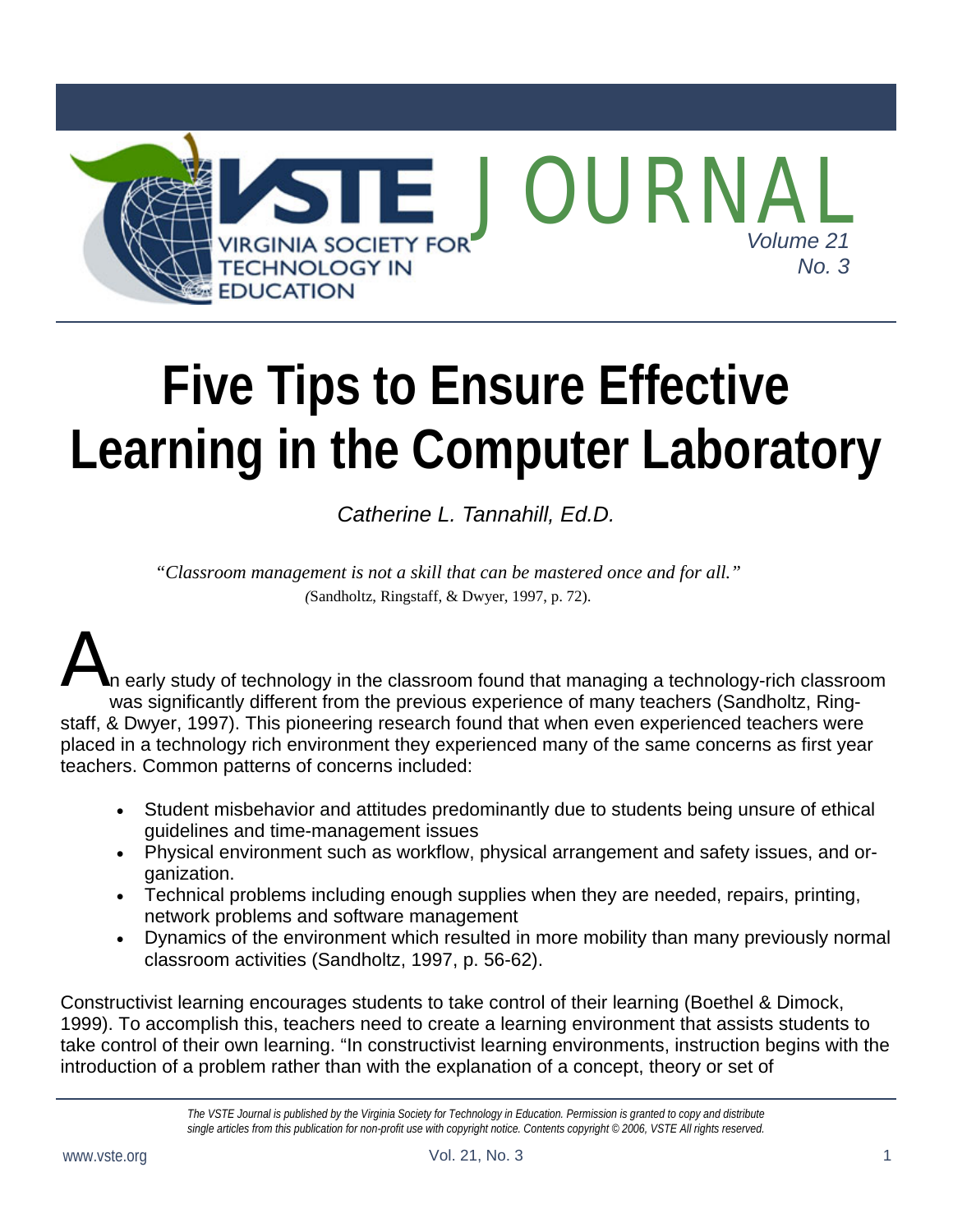

facts" (Boethel and Dimock, p.12).The laboratory, whether scientific or technological, is the purest constructivist environment. In these environs, teachers pose learning problems that allow students to explore, construct, discuss, and evaluate their own learning (Boethel & Dimock). Whether through the use of technology or with the use of scientific equipment and supplies, students controls the results and thus construct learning based on their collection and application of data.

 Effective teaching is essential to student learning. Stronge (2002) points out that the hallmarks of effective teaching are planning, preparation and managing the learning environment. There are five principles that teachers can follow to ensure effective learning in the computer laboratory.

- 1. Plan for instruction
- 2. Prepare the learning environment
- 3. Prepare the students to learn
- 4. Make the best use of limited time
- 5. Construct a safe environment

#### **Tip 1: Plan for instruction**

 All effective instruction begins with knowing what is to be taught and how it is to be assessed. Thus the first step in successful instruction is to determine the content standards and specific instructional objectives to be addressed. Practitioners recognize that teaching is not linear but circular. Thus, at the same time goals and objectives are identified, effective and appropriate assessment needs to be designed. Assessment should function as a learning tool for both students and teacher (Brown, 2006). As students complete their assessments, they should demonstrate their ability to apply the knowledge and skills intended by the teacher. Thus their level of success drives future instruction.

 Once the key issues of content and assessment have been decided, the next step is to select activities aligned with the relevant content and life-practice of the students. Learning should be linked to students' prior knowledge and understandings. It is also important to establish the rationale for the activity. Why are students asked to do this? What is its relevance?

#### **Tip 2: Prepare the learning environment**

Many unexpected things occur when students learn. This is the novelty that teachers seek in their classroom – the thrill of discovery. What the teacher needs to assure as far as possible is that unexpected things do not detract from learning. Students should not focus on printing the graph but rather on constructing and interpreting the graph.

 Thus, it is important to have the routine matters carefully planned and managed in advance. All supplies should be ready including sufficient quantities to complete the task. Successful instruction with technology requires transparency of supply issues. Plan enough in advance that extra paper or print cartridges can be ordered. If paper and ink are financial issues, develop alternatives to hard copies – web posting, intranet web pages, PowerPoint presentations, for example. Other alternatives could include procedures to limit or eliminate student printing such as submitting electronic files to be printed at teacher discretion or requiring permission from the teacher before printing materials.

*The VSTE Journal is published by the Virginia Society for Technology in Education. Permission is granted to copy and distribute single articles from this publication for non-profit use with copyright notice. Contents copyright © 2006, VSTE All rights reserved.*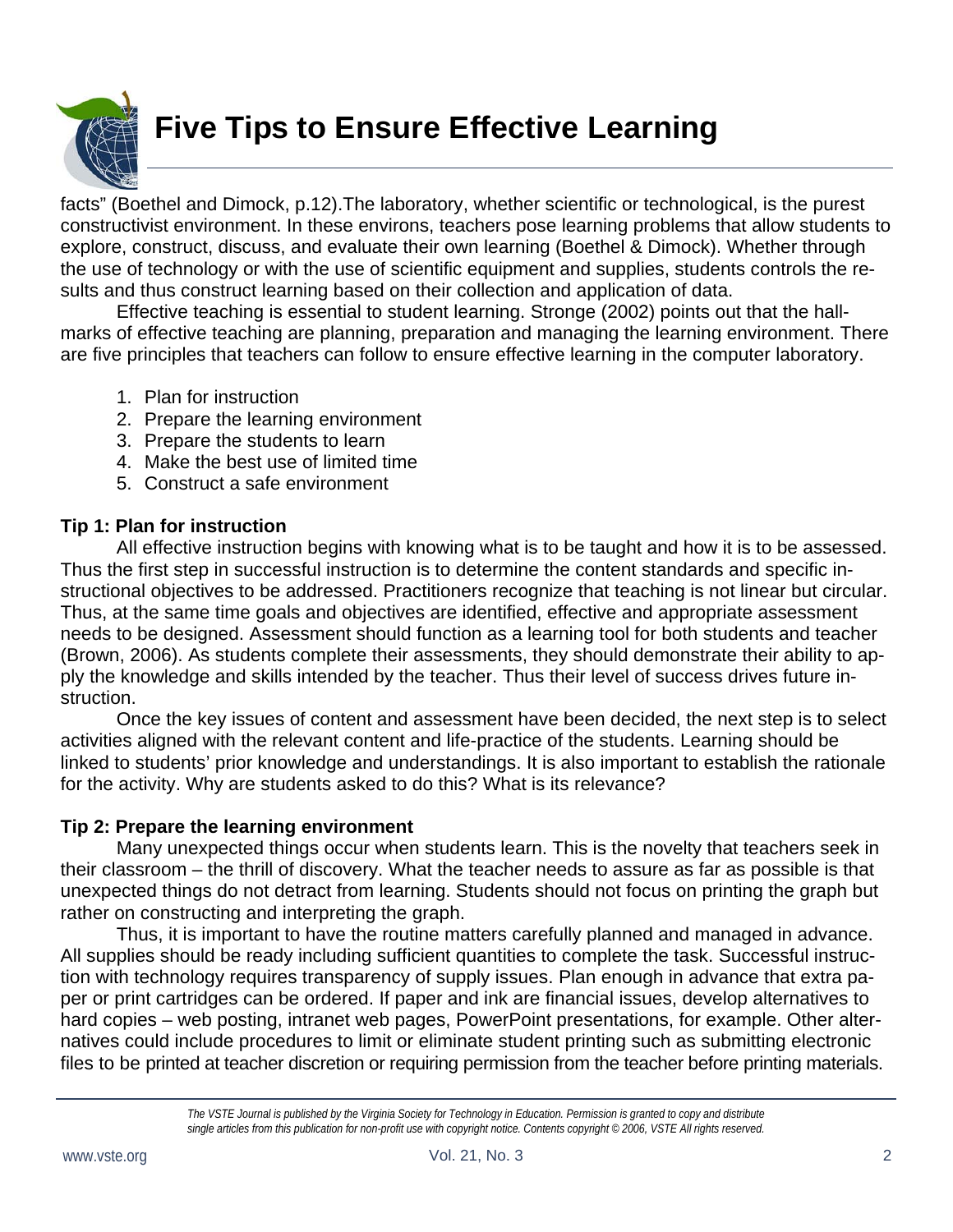

 Activities must flow smoothly to facilitate learning. Advance planning and testing allows the teacher to identify potential areas of difficulty; test common errors such as student access to graphics and print capabilities, jammed print queues, and quantity of graphics available for rich student learning; and verify that students can access files or programs that they need and can print the necessary information in the lab itself. [Be sure to note that teacher network privileges may be different than student privileges and teacher privileges may not cover some administrative issues such as printer selection and print queue clearance.]

 Part of setting up the proper environment is evaluating the flow pattern of movement within the classroom (McLeod, Fisher, and Hoover, 2003). This is equally true in the computer laboratory. For effective instruction teachers should limit unnecessary movement and avoid creating bottlenecks. When students have to move frequently or wait on others, the opportunity for time off-task is increased. Supplies should be gathered, access established and materials distributed to appropriate locations in advance. Excess materials can also interrupt flow as students often assume that the amount available is the amount to be used. If working in an unfamiliar classroom, it is best to locate extra supplies (handouts, paper, ink cartridges, beakers) and place them in a location that is easily accessible to the teacher but not necessarily readily accessible to students.

#### **Tip 3: Prepare the students to learn**

It is as important to prepare the students for learning as it is to prepare the classroom environment. Effective learning requires the teacher to 'set the stage' for what the students will be doing. Erwin (2004) claims that the ideal learning environment is a mixture of novelty and routine. Well established routines allow students and teachers to focus on the novelty of new thoughts and information. It is not vital that a new method for collecting lunch money be introduced every day. Attendance is a routine that must be done daily but can easily be done in an invisible and seamless manner. "Developing effective procedures can make the difference between and orderly, efficient classroom and chaos" (Erwin, 2004, p.33). Boyton and Boyton go on to say that two crucial components for establishing effective classroom discipline are "clearly defined parameters of acceptable student behaviors, and monitoring skills" (2005, p. 3). Effectively managed laboratory activities exhibit both of these characteristics.

 Prior to any activity, teachers need to establish procedural routines for computer lab activities. Important questions to address include:

- 1. What do students do upon entry to the computer classroom?
- 2. What supplies are they allowed or required to bring to the classroom?
- 3. Where or from whom do they get supplies for their activities?
- 4. What do they do at the end of class prior to leaving the lab area?
- 5. What is their assignment and when is it due at the end of class or at a later time?
- 6. What are the behavioral expectations and what are the consequences for improper behavior?
- 7. If students run into difficulty how do they get assistance and from whom?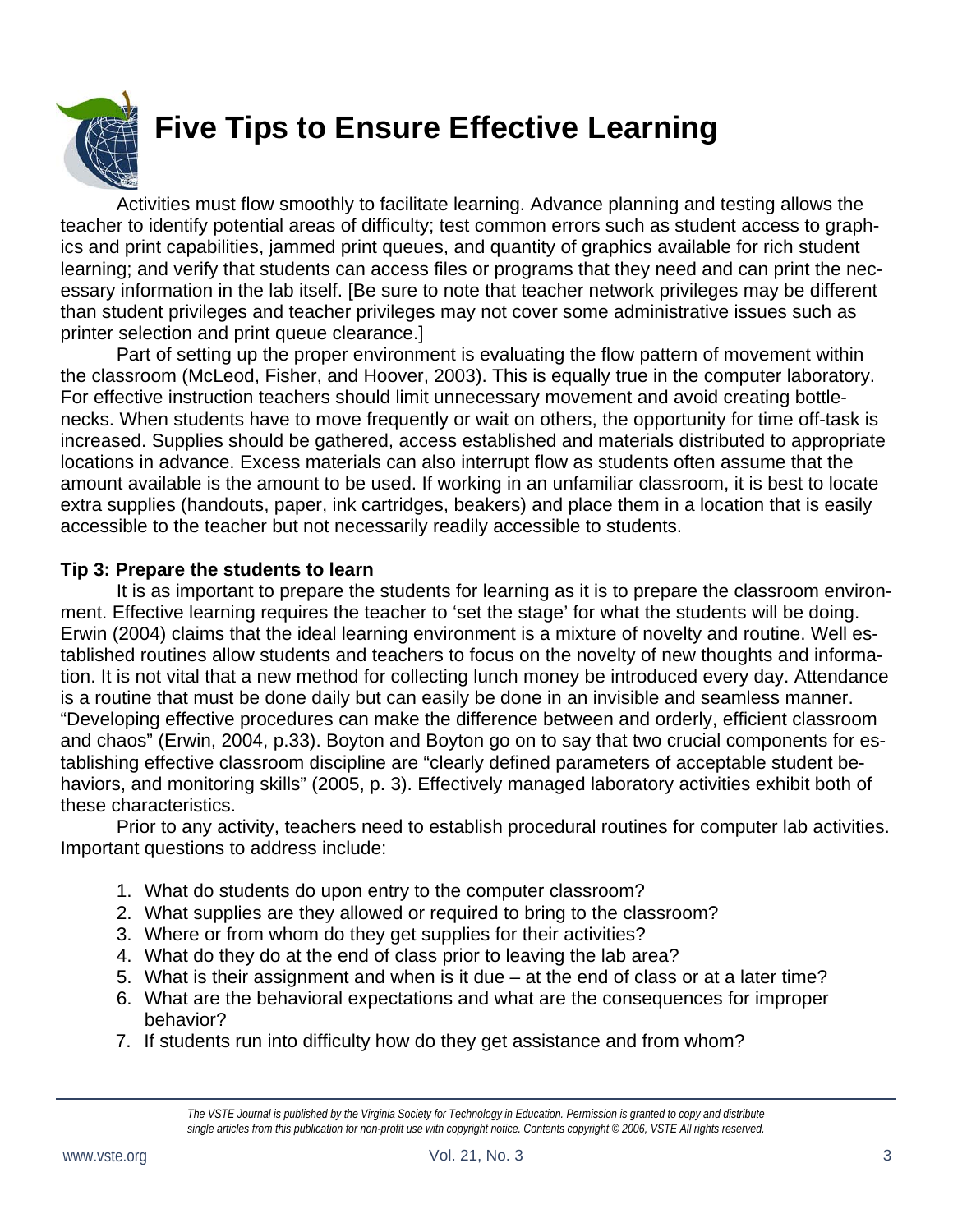

 An effective technique is to brainstorm problem solving strategies. Student preparation might well include discussing common problems that can arise and brainstorming ways to deal with them.

 Prior to working in the computer classroom, it is important to review the activity and its rationale as well as ensure that every student is aware of their activity responsibilities and teacher expectations.

#### **Tip 4: Managing time**

Since most learning environments do not have a 1:1 computer:student ratio, neither technology nor laboratory classroom time is sufficient for students to explore all their learning options. Thus, it is important that students make the most efficient use of the time they have. Correspondingly, students with excess time will often be challenged to find things to do. While their curiosity and exploration can result in learning activities, they can also result in inappropriate behaviors and accidents. Both teacher and students should be well prepared before going to the lab (see keys 2 and 3). Efficient routine procedures should be established and clearly understood; unnecessary movement limited to help students stay on task and reduce excess sociability; a clear understanding of goals and objectives and student responsibilities can ensure that everyone has an effective learning experience. McLeod (McLeod, Fisher, and Hoover, 2003) emphasizes that along with these strategies, teachers should circulate throughout the room monitoring learning progress and pacing.

#### **Tip 5: Constructing a safe environment**

Safety is always a key measure in any laboratory activity. Whether conducting science labs with chemicals, tools, and supplies that can be misused or technology labs that can result in damaged equipment, lost information, or student access to inappropriate sites, safety measures need to be addressed and safety rules regularly reviewed. Fisher (McLeod, Fisher, and Hoover, 2003) discusses the importance of establishing standards, rules and procedures as key instructional elements. Students need to clearly know what to do, what not to do, and the consequences for failing to follow established rules and procedures.

 An important guide for laboratory safety is not to provide too much or too little time. The old adage "Idle hands are the devil's workshop" can be especially true in the laboratory environment as students are already being encouraged to explore and construct their own learning. Moving easily and frequently around the room allows the teacher to monitor both progress and attention to task.

 Limiting unnecessary student movement not only helps keep students focused on their tasks but also serves as a safety issue as bottlenecks and poor work flow patterns can increase the likelihood of accidents and inappropriate behavior.

 Believing that learning is an intentional activity, the constructivist educator prepares for instruction. Within the computer laboratory, these five tips can make the time spent both effective and efficient:

- 1. Plan for learning by identifying learning objectives and matching assessment.
- 2. Prepare the learning environment by thoroughly checking to be sure that the laboratory classroom is ready for student use.

*The VSTE Journal is published by the Virginia Society for Technology in Education. Permission is granted to copy and distribute single articles from this publication for non-profit use with copyright notice. Contents copyright © 2006, VSTE All rights reserved.*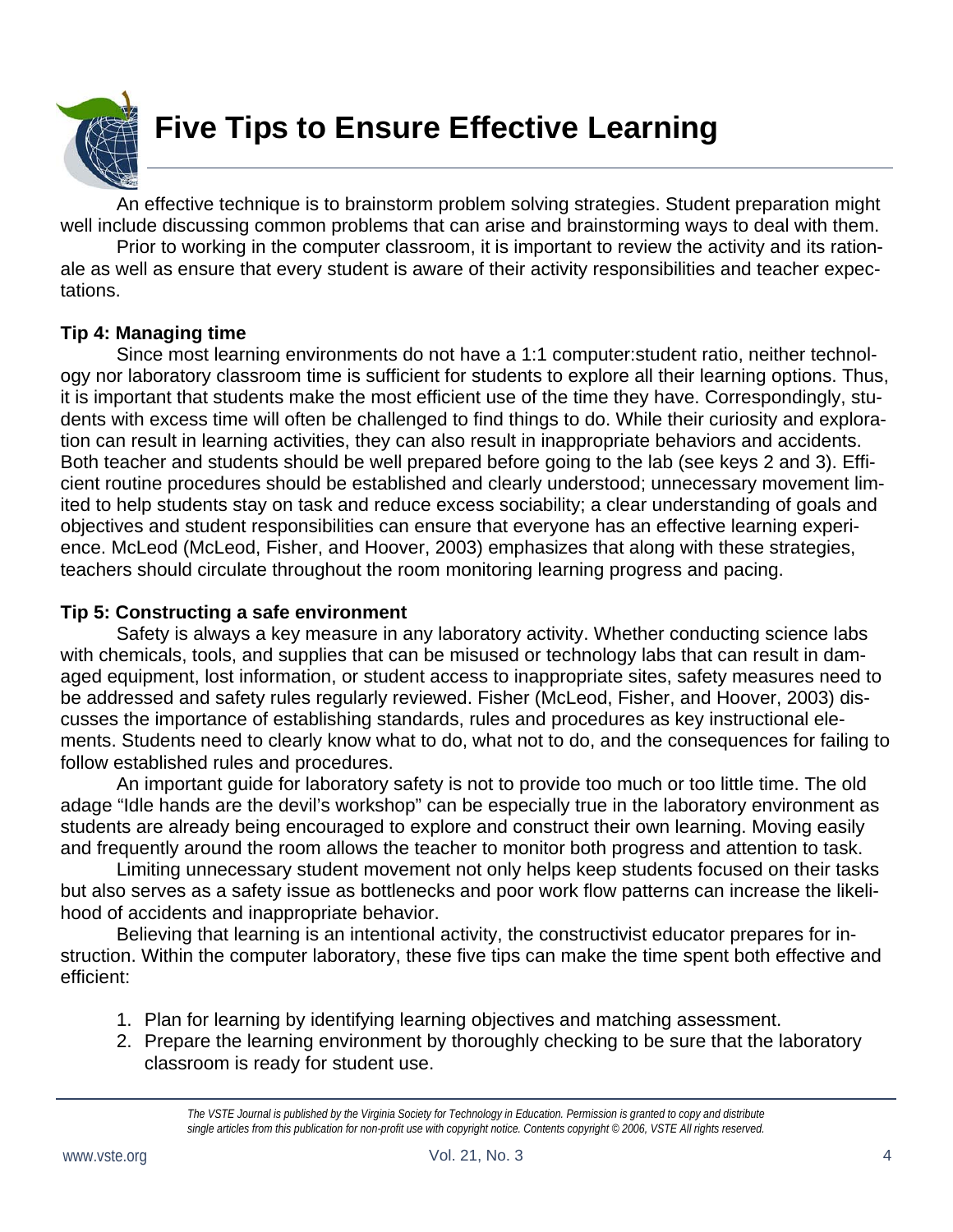

- 3. Prepare the students to learn by providing the necessary foundational knowledge to maintain a smooth flow of activity and learning;
- 4. Make the best use of limited time, and
- 5. Construct a safe learning environment by anticipating, planning, and monitoring for student safety in the lab environment.

### **References**

- Boethel, M., & Dimock, K. V. (1999). *Constructing knowledge with technology.* Austin, TX: Southwest Educational Development Laboratory.
- Boyton, M., & Boyton, C. (2005). *The educator's guide to preventing and solving discipline problems.* Alexandria, VA: Association for Supervision and Curriculum Development.
- Brown, S., (Ed.). (2006). *Exceptional teaching: Ideas in action.* St. Paul, MN: EMC Paradigm Publishing.
- Erwin, J. C. (2004). *The classroom of choice: Giving students what they need and getting what you want.* Alexandria, VA: Association for Supervision and Curriculum Development.
- McLeod, J., Fisher, J., & Hoover, G. (2003). *The key elements of classroom management: managing time and space, student behavior and instructional strategies.* Alexandria, VA: Association for Supervision and Curriculum Development.
- Sandholtz, J.H., Ringstaff, C., & Dwyer, D. (1997). *Teaching with technology: Creating student centered classrooms.* New York: Teachers College, Columbia University.
- Stronge, J. (2002). *Qualities of effective teachers.* Alexandria, VA: Association for Supervision and Curriculum Development.

## **About the Author**

**Dr. Catherine Tannahill** (tannahillc@easternct.edu), currently teaches undergraduate and graduate educational technology courses at Eastern Connecticut State University in Willimantic, CT. She is a retired Texas teacher, technology administrator, and staff developer.



*The VSTE Journal is published by the Virginia Society for Technology in Education. Permission is granted to copy and distribute single articles from this publication for non-profit use with copyright notice. Contents copyright © 2006, VSTE All rights reserved.*